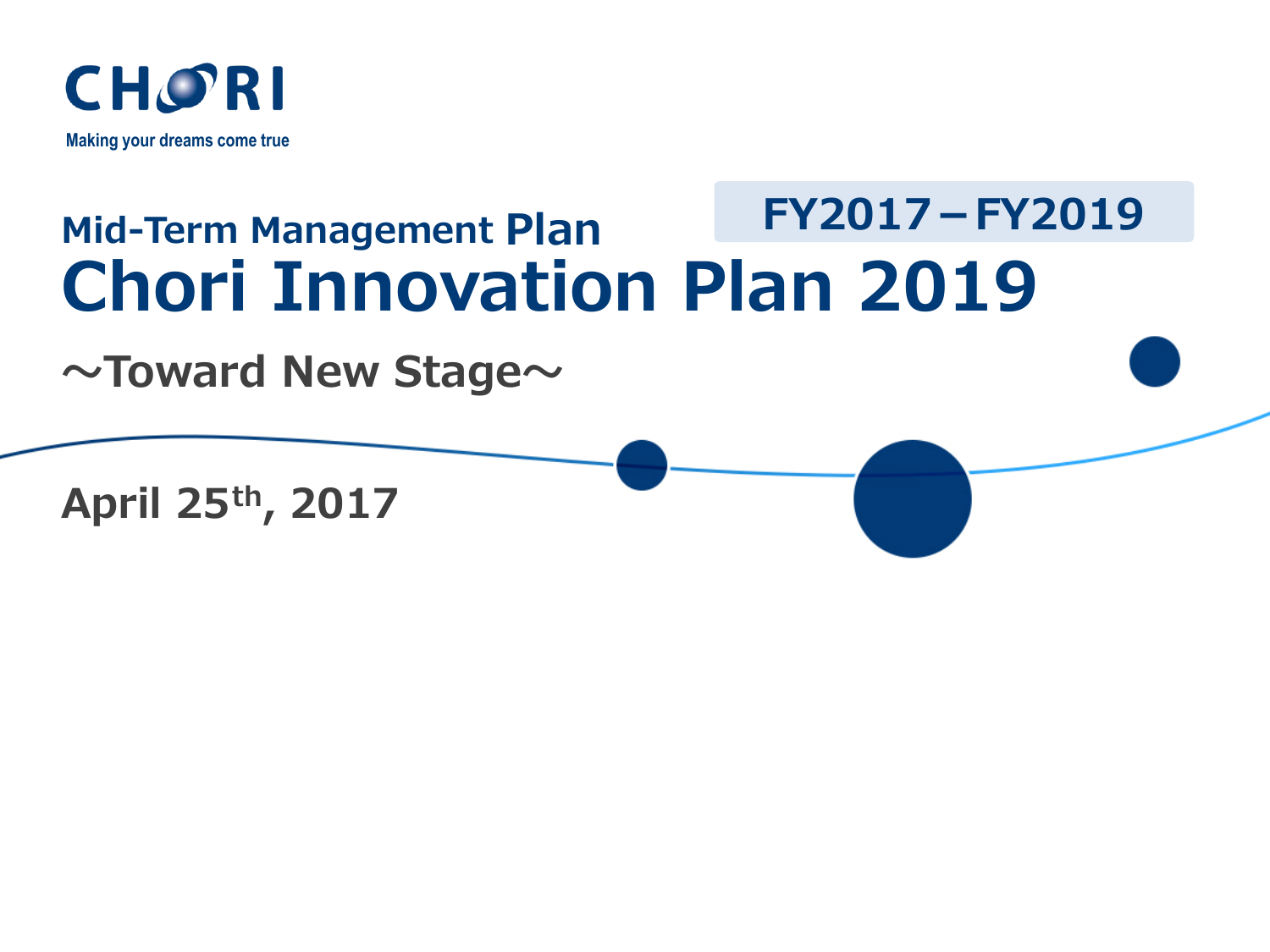



- **Mid-Term Management Plan "Chori Innovation Plan 2019"** 2
	- **1. Vision・Policy**
	- **2. Strategy**
	- **3. Positioning of Mid-Term Management Plan**
	- **4. Business Strategy ~ Fibers, Textiles and Garments ~**
	- **5. Business Strategy ~ Chemicals and Machinery ~**
	- **6. Dividend Policy**
	- **7. Financial Targets of FY2019**
- 3 **Reference: Global Networks**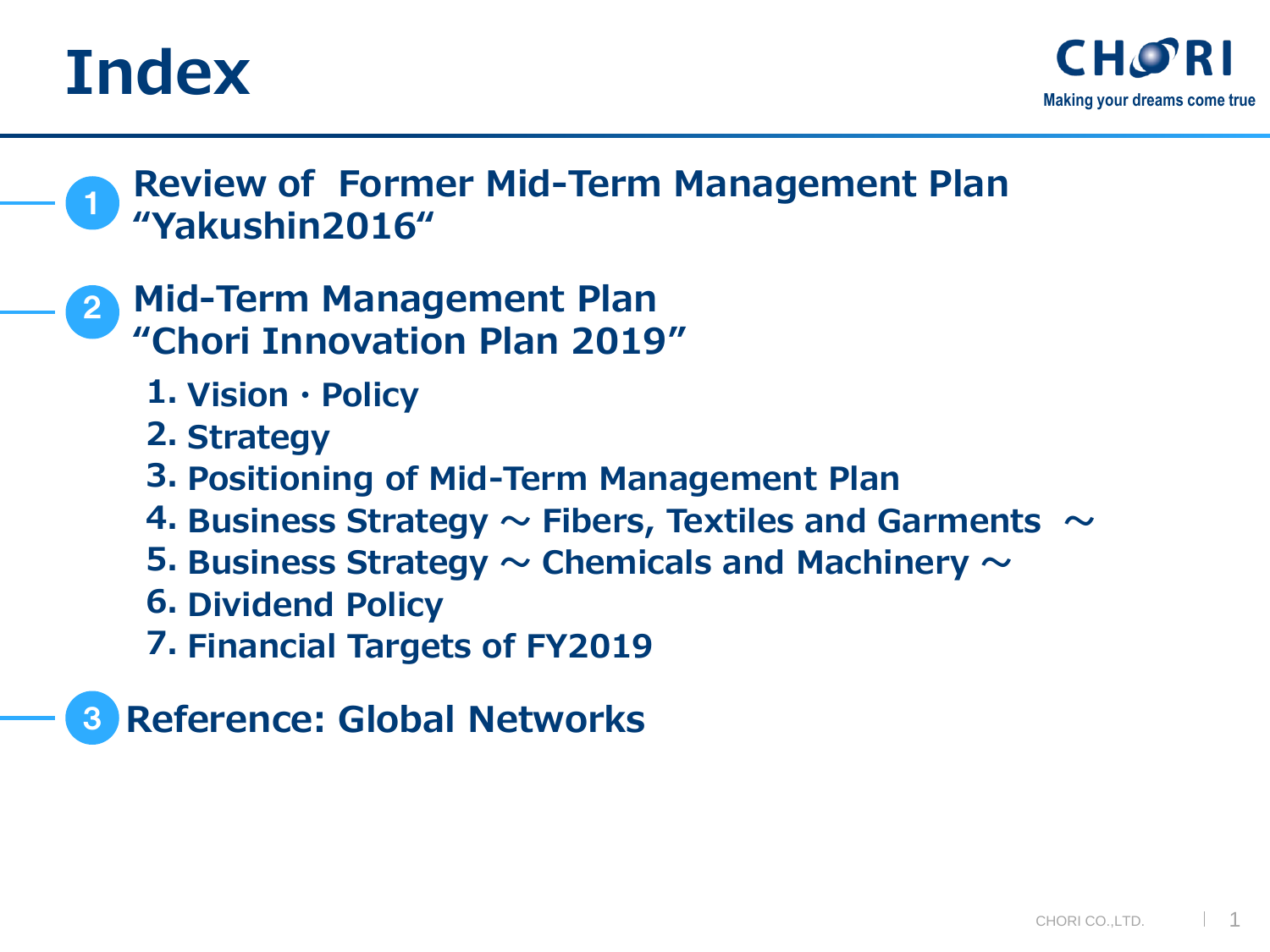

**Making your dreams come true**

# **Review of Former Mid-Term Management Plan "Yakushin2016"(FY2014-FY2016)** 1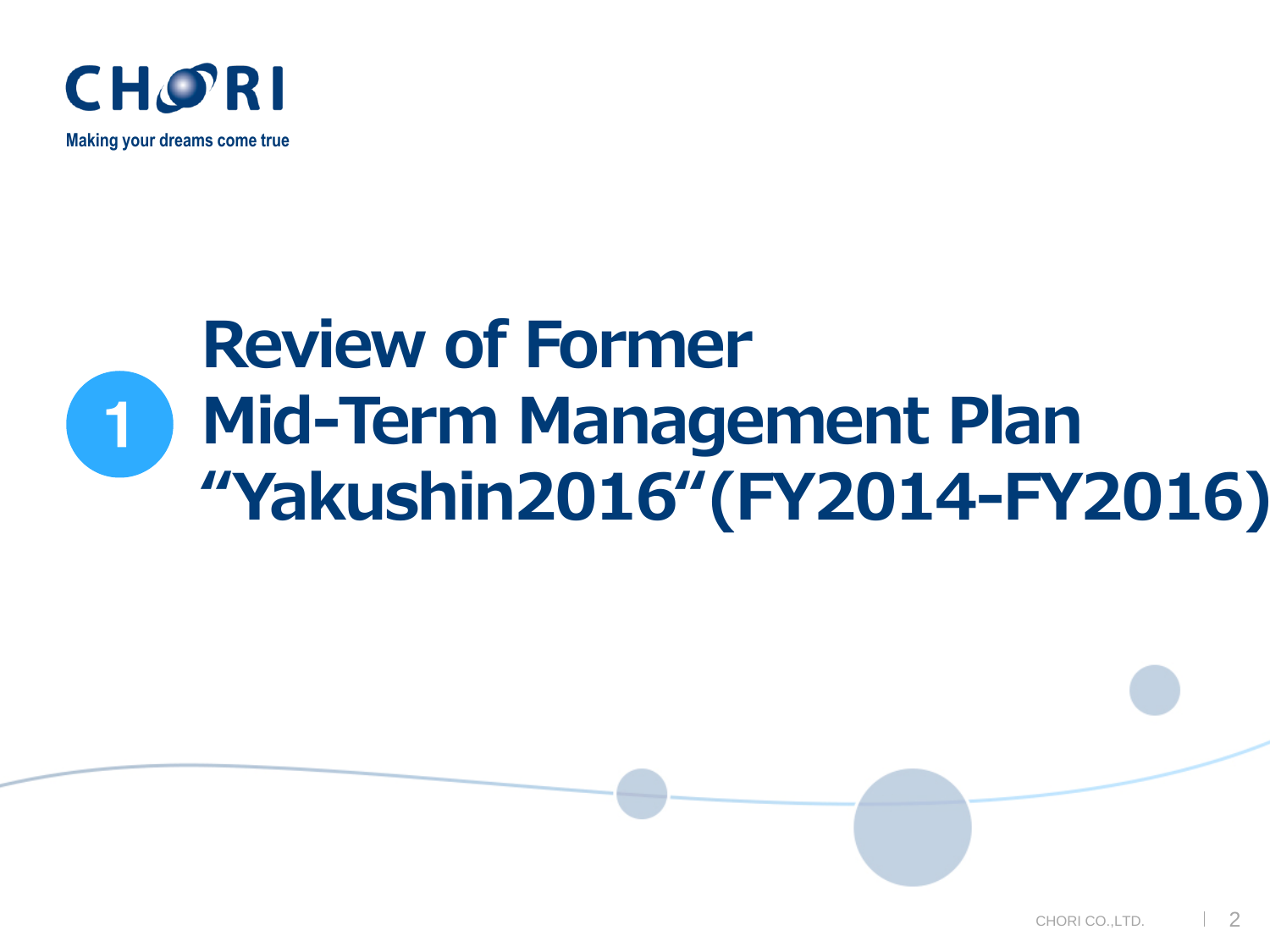

**B a s e**

| Profit | Ordinary income of FY2016:¥7.0 billion $\Rightarrow$ Highest record(FY2011¥6.1 billion)<br>Ordinary income of FY2014-FY2016 in total:<br>(Plan) $\cdots$ ¥20.5 billion (Result) $\cdots$ ¥18.5 billion $\Rightarrow$ Achievement rate of 90%<br>Profit attributable to CHORI of FY2014-FY2016 in total:<br>(Plan)…¥13.2 billion (Result)…¥13.2 billion $\Rightarrow$ Achieved the target plan |
|--------|-----------------------------------------------------------------------------------------------------------------------------------------------------------------------------------------------------------------------------------------------------------------------------------------------------------------------------------------------------------------------------------------------|
|        | End of FY2013 equity capital: ¥36.3 billion equity ratio:46%                                                                                                                                                                                                                                                                                                                                  |

**Financial ⇒End of FY2016 equity capital: ¥46.3 billion equity ratio: 47%**

**● ROA of FY2016 based on ordinary income: 7.1%**

| Investment      | M&A and business investment result for FY2014-FY2016 in total:<br>¥9.1 billion<br>Large-scale M&A, Making Miyako Kagaku Co., Ltd into subsidiary:<br>invested ¥6.6 billion (May, 2015) |
|-----------------|----------------------------------------------------------------------------------------------------------------------------------------------------------------------------------------|
| <b>Dividend</b> | Dividend ratio of 20%. Dividend increased for last 4 FY<br>FY2013: ¥33 per share $\Rightarrow$ FY2016: ¥40 per share<br>Resumed paying out interim dividend from FY 2016               |

**Making your dreams come true**

**CHORI**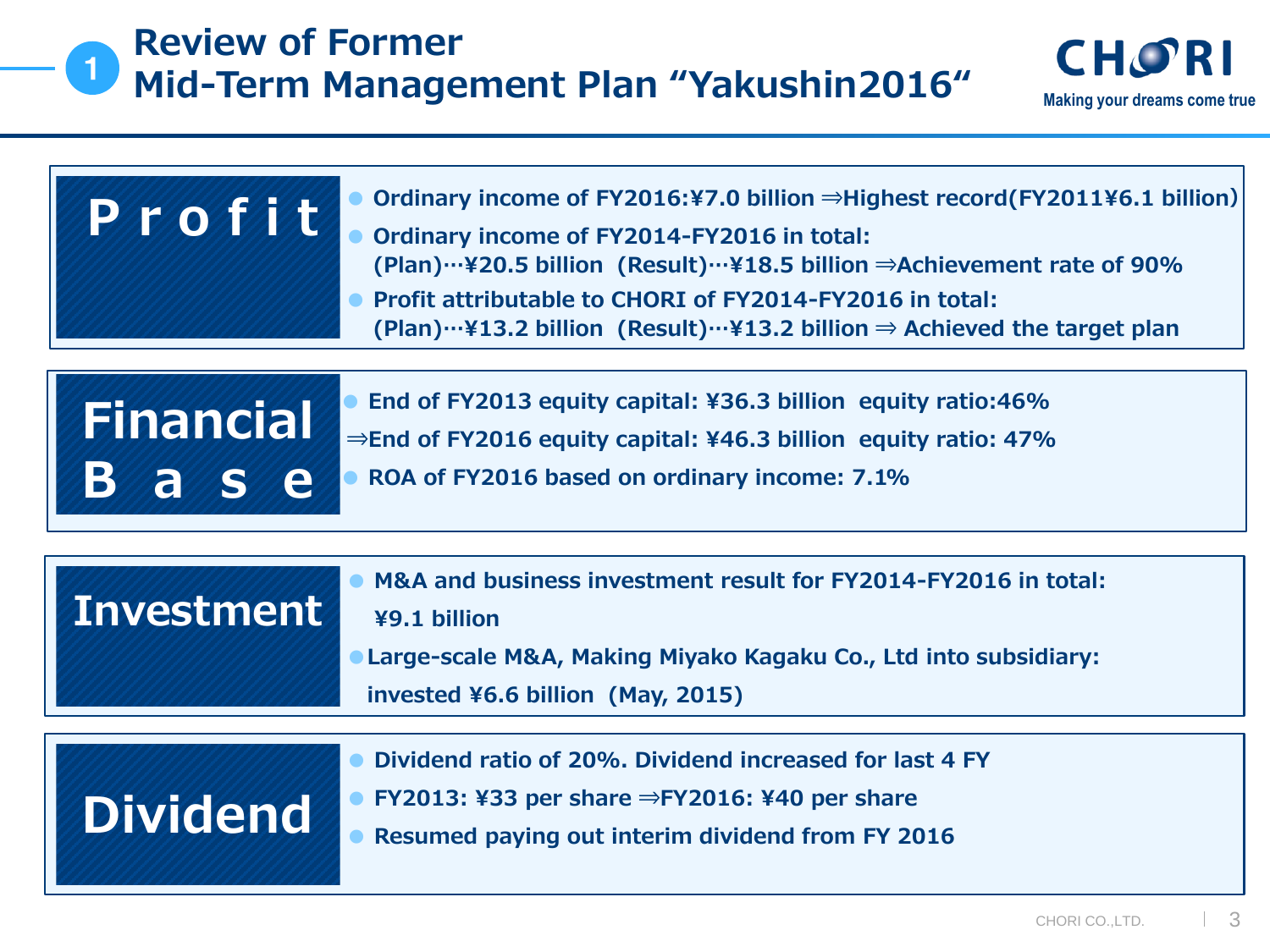### 1 **Review of Former Mid-Term Management Plan "Yakushin2016"**

| POINT                                       | <b>FY2015</b><br><b>Net sales</b><br>(year to year)<br>to CHORI                                  | : Increased significantly due to M&A of Miyako Kagaku Co., Ltd<br>Ordinary income: Decreased due to loss of accelerated restructuring of textile business<br>Profit attributable: Increased by gain on sales of investment securities |       |                      |  |
|---------------------------------------------|--------------------------------------------------------------------------------------------------|---------------------------------------------------------------------------------------------------------------------------------------------------------------------------------------------------------------------------------------|-------|----------------------|--|
|                                             | <b>Net sales</b><br>● FY2016<br>(year to year) Ordinary income: Record-breaking high<br>to CHORI | : Decreased by reduction of trading business amount due to higher yen<br>Profit attributable: Achieved the target plan                                                                                                                |       |                      |  |
| (Unit: billion yen)                         | FY2014                                                                                           | <b>FY2015</b>                                                                                                                                                                                                                         |       | <b>FY2016</b>        |  |
|                                             | <b>Annual Result</b>                                                                             | <b>Annual Result</b>                                                                                                                                                                                                                  | Plan  | <b>Annual Result</b> |  |
| Net Sales                                   | 248.4                                                                                            | 291.6                                                                                                                                                                                                                                 | 300.0 | 270.9                |  |
| Ordinary Income                             | 6.0                                                                                              | 5.5                                                                                                                                                                                                                                   | 7.5   | 7.0                  |  |
| Profit attributable<br>CHORI<br>t o         | 4.2                                                                                              | 4.3                                                                                                                                                                                                                                   | 4.8   | 4.8                  |  |
| Total Assets                                | 84.3                                                                                             | 98.7                                                                                                                                                                                                                                  | 94.0  | 98.0                 |  |
| <b>Equity Capital</b>                       | 41.4                                                                                             | 42.8                                                                                                                                                                                                                                  | 47.0  | 46.3                 |  |
| R.<br>$\left( \right)$<br>(ordinary income) | $\overline{A}$<br>7.1%                                                                           | 5.6%                                                                                                                                                                                                                                  | 8.0%  | 7.1%                 |  |
| R.<br>O<br>(net income)                     | $\mathsf{A}$<br>4.9%                                                                             | 4.4%                                                                                                                                                                                                                                  | 5.0%  | 4.9%                 |  |
| Equity Ratio                                | 49%                                                                                              | 43%                                                                                                                                                                                                                                   | 50%   | 47%                  |  |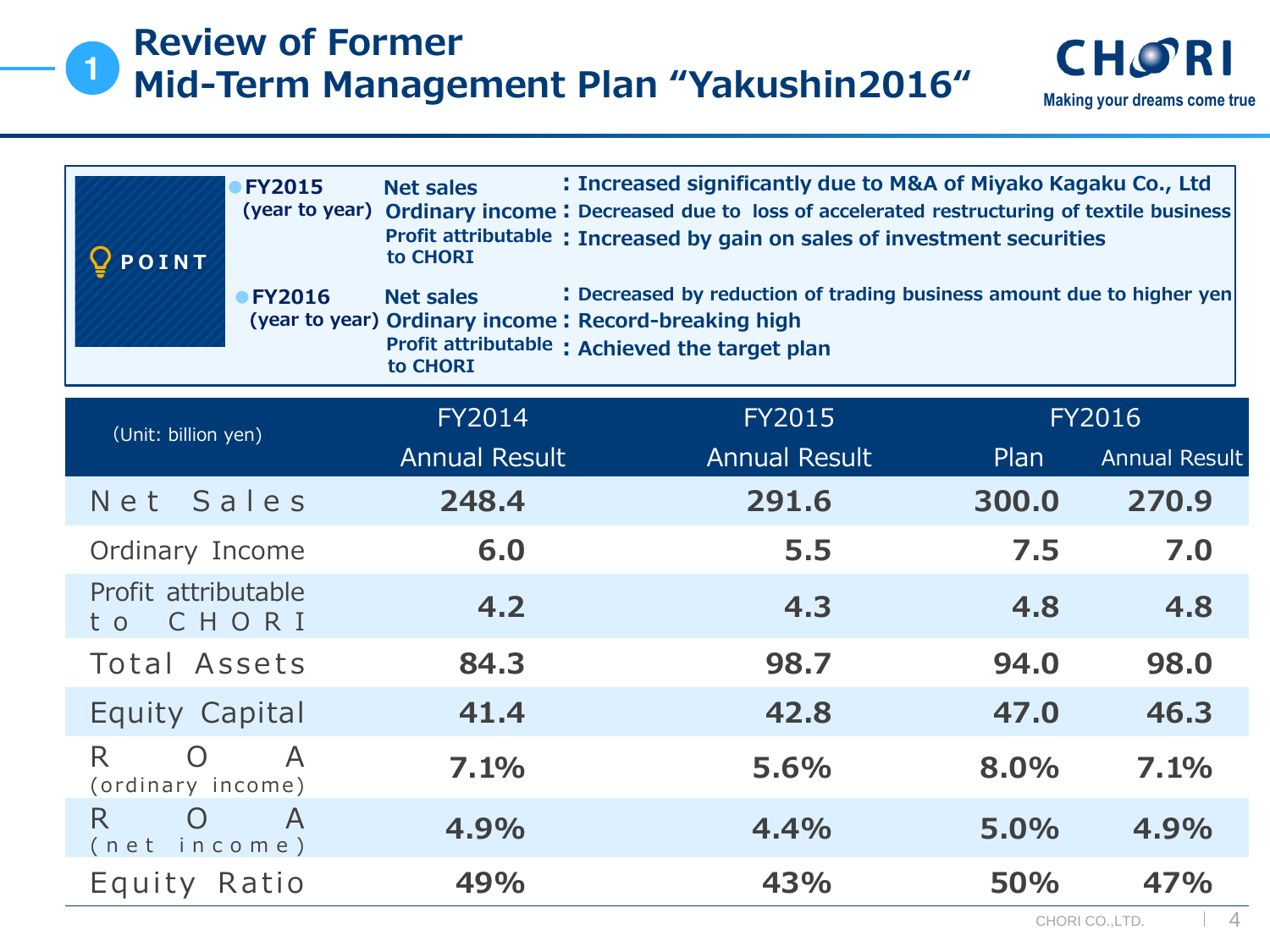

**Making your dreams come true**



# **Mid-Term Management Plan "Chori Innovation Plan 2019"**

### **~Toward New Stage~**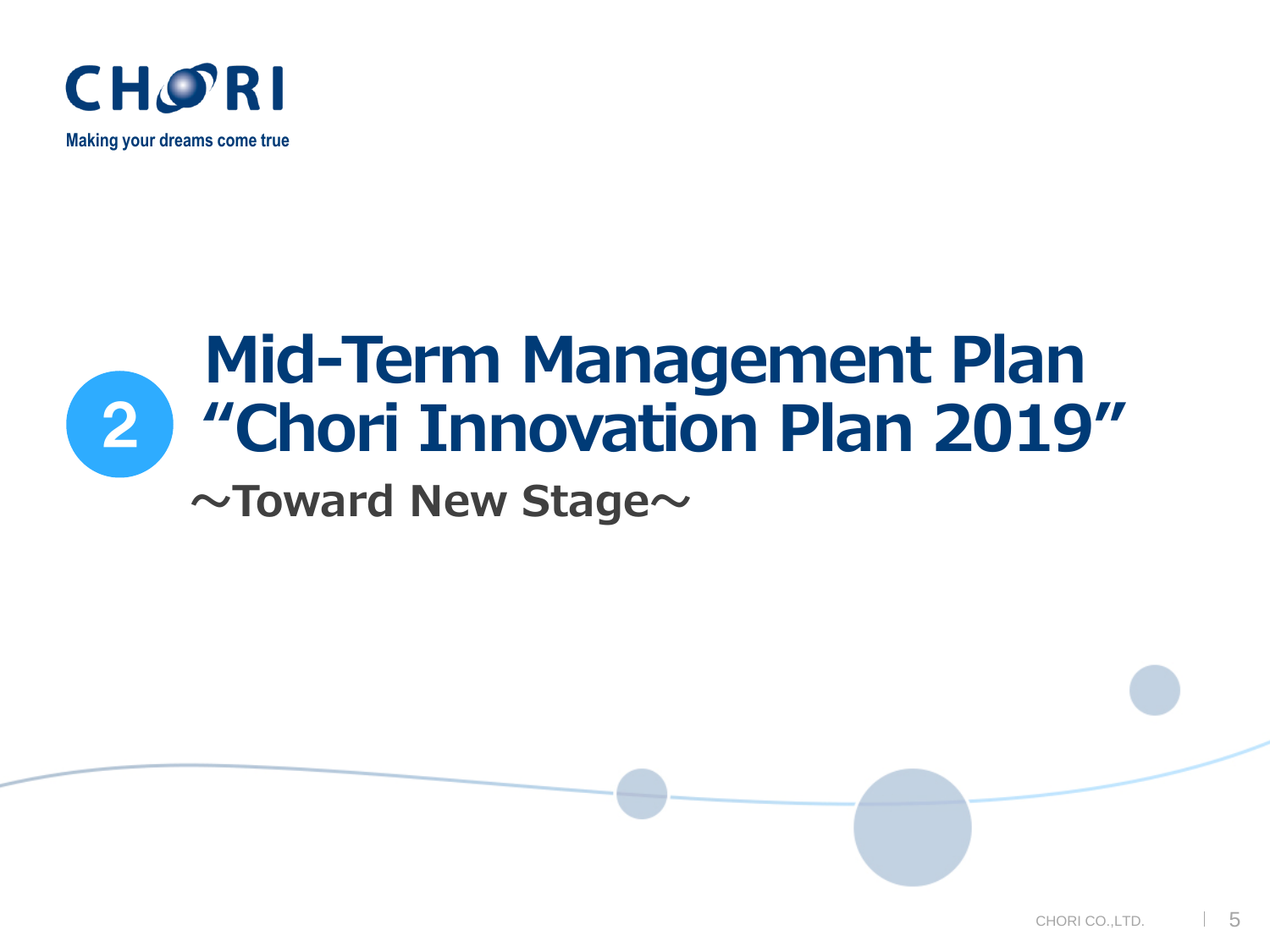### **1.Vision・ Policy** 2 **Mid-Term Management Plan "Chori Innovation Plan 2019"**



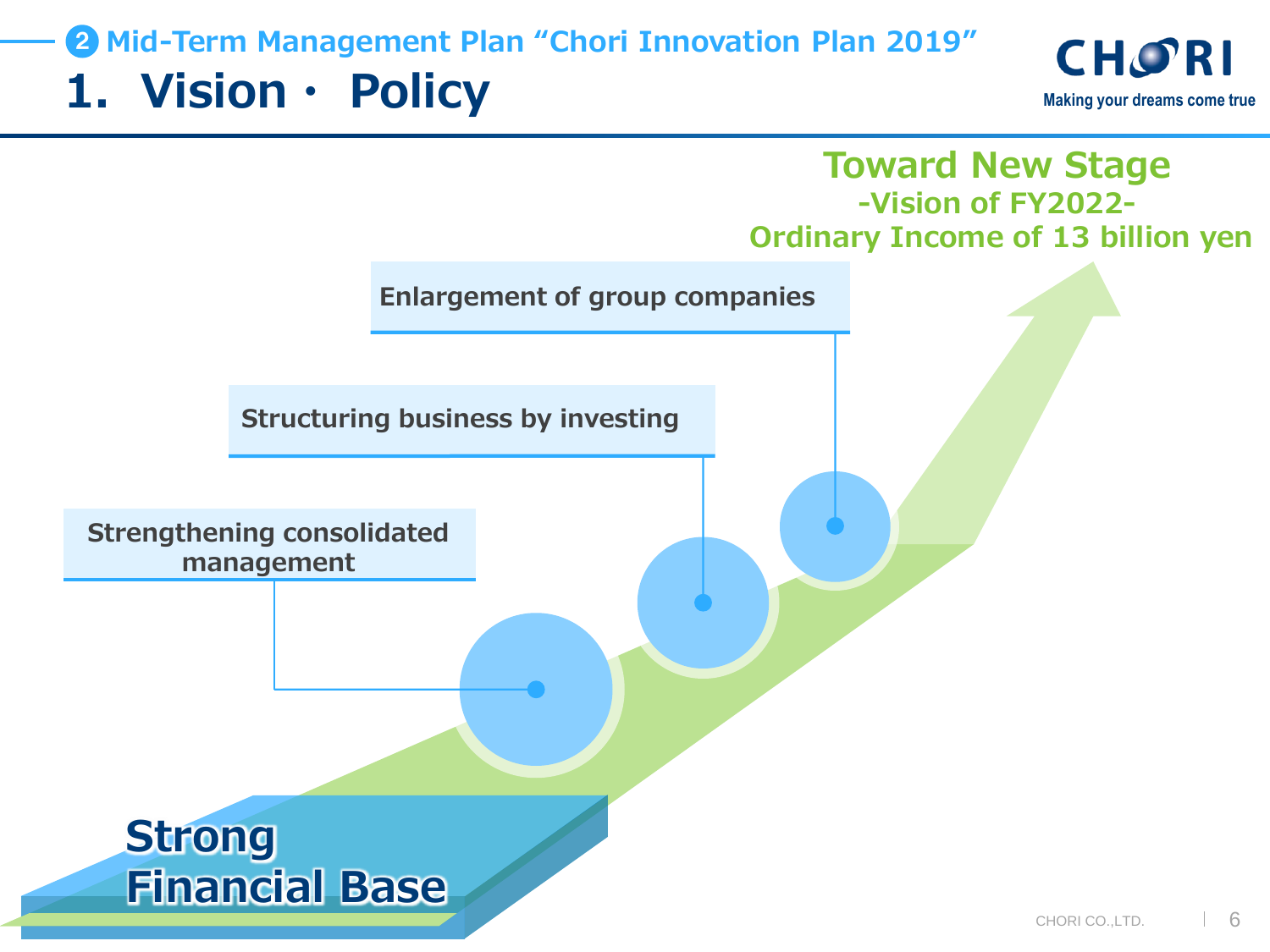**2.Strategy①** 2 **Mid-Term Management Plan "Chori Innovation Plan 2019"**





**Corporate group continues to evolve and change on a global scale, built on outstanding capabilities and expertise**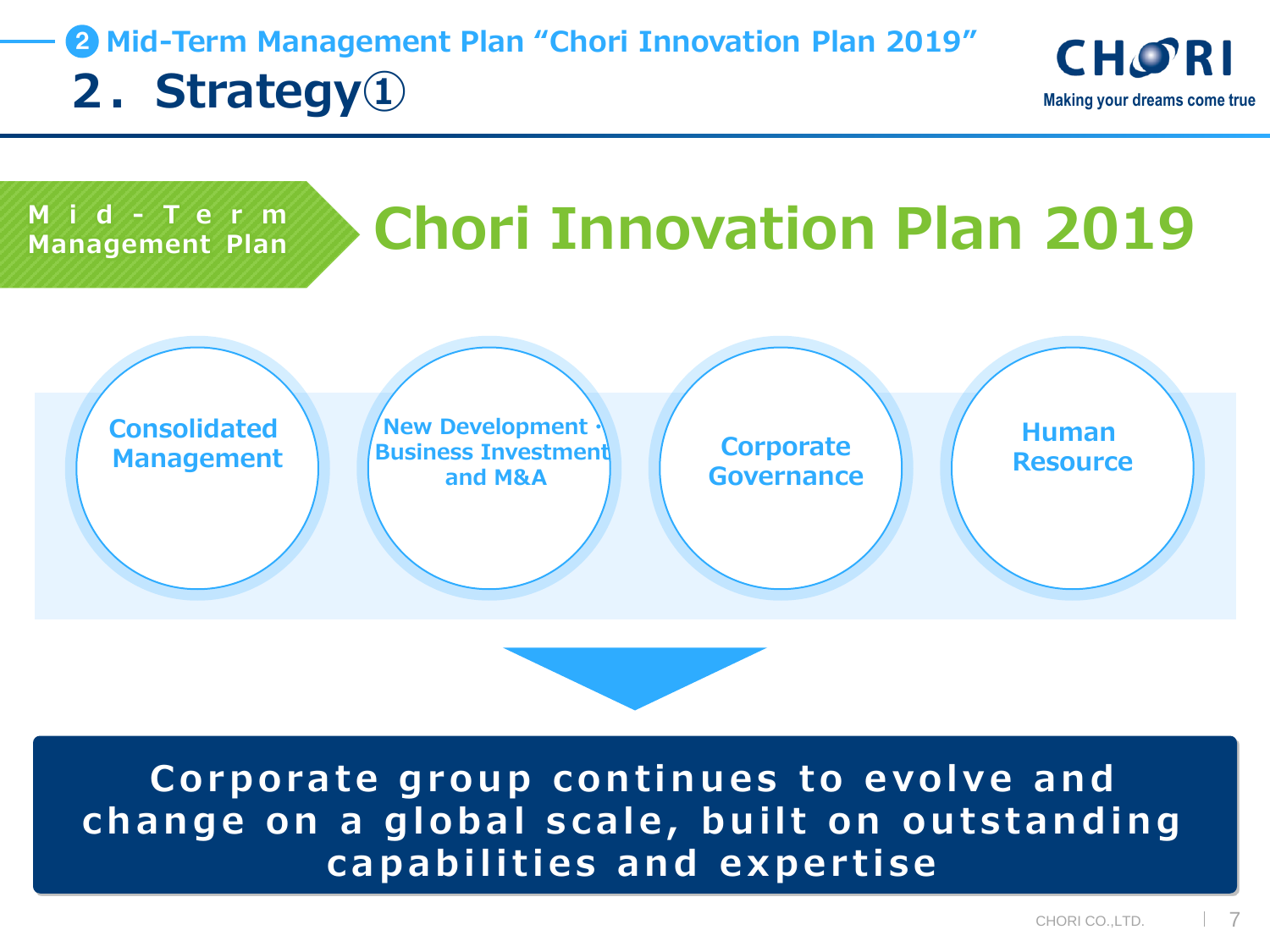## **2.** Michael Strategy<sup>2</sup> Michael Strategy<sup>2</sup> Making your dreams come true 2 **Mid-Term Management Plan "Chori Innovation Plan 2019"**

### **Consolidated Management New Development・**

- **● Promoting consolidated operations by each business department**
- **● Accelerating further globalization**
- **● Strengthening IT infrastructures and improving operational efficiency**
- **● Enhancing synergy with Toray Group**

# **Business Investment and M&A**

- **● Focusing on investment in growing fields and areas**
- **● Establish "Business Investment Committee"**
- **● Continue to hold "M&A Promoting Committee"**
- **● Investment and development of venture enterprises**

### **Corporate Governance All Bullet Human Resource**

- **● Strengthening internal controlling system**
- **● Globalized risk management**
- **● CSR・IR**
- **● Improvement in dividend policy**

- **● Developing globally specialized personnel**
- **● Design policy on human resources**
- **● Mobilization of employees in Chori Group**
- **● Working-style reforms(reducing overtime work)**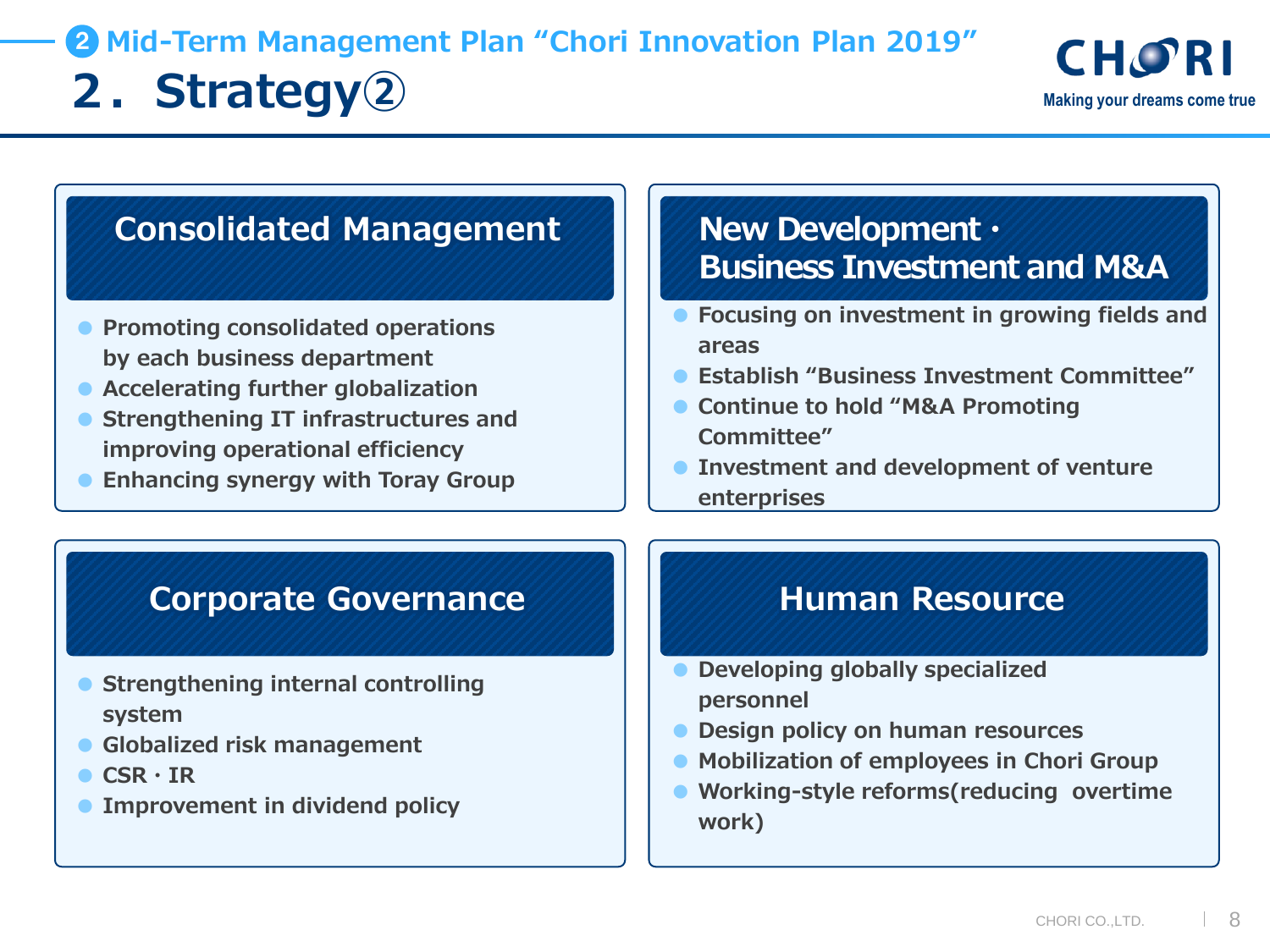**3.Positioning of Mid-Term Management Plan** 2 **Mid-Term Management Plan "Chori Innovation Plan 2019"**





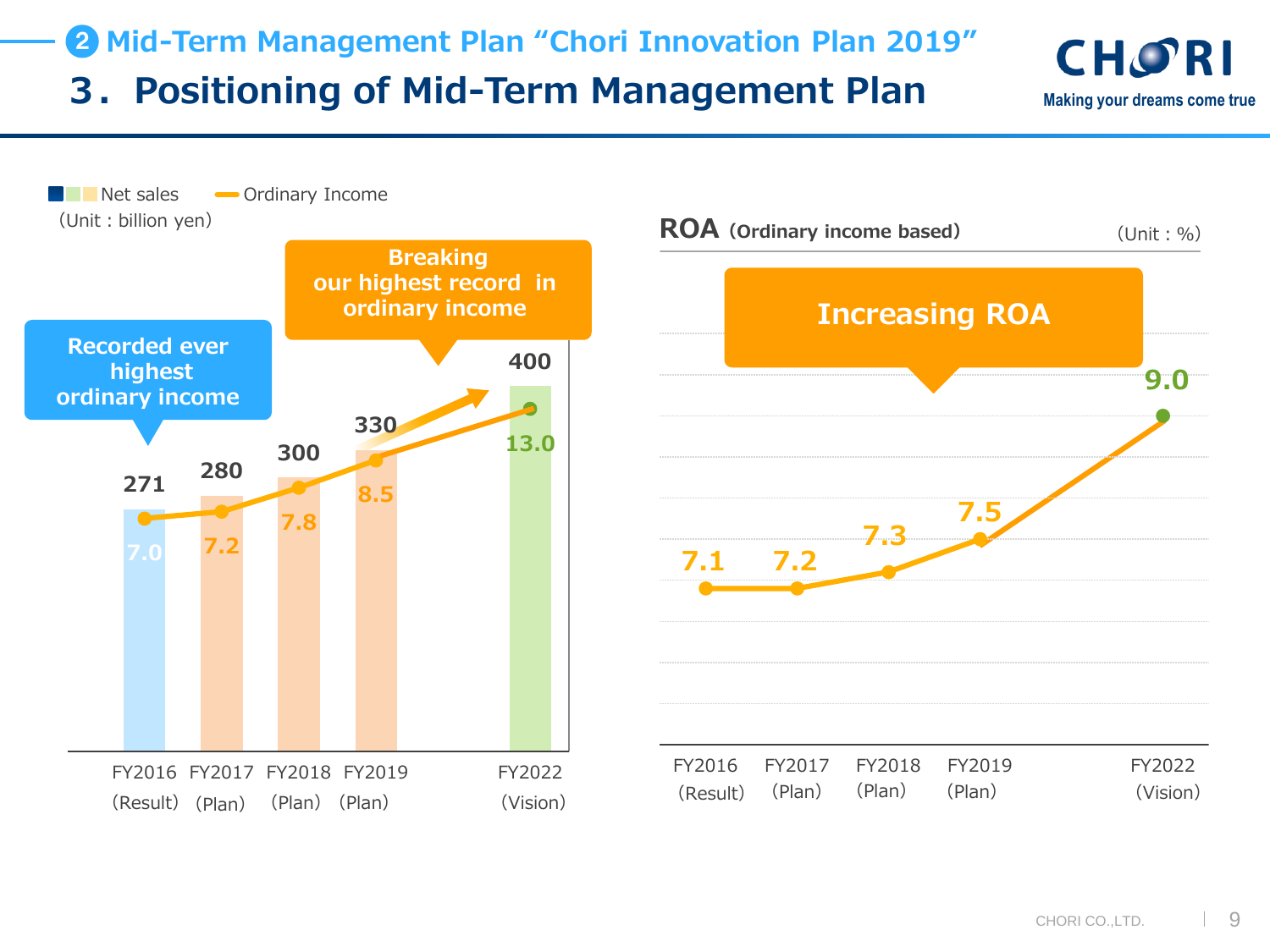2 **Mid-Term Management Plan "Chori Innovation Plan 2019"**

**4.Business Strategy ~ Fibers, Textiles and Garments ~**



#### **Textiles Collective Strength Enhancement Project** 1

●Promote integrated business model covering all arrangements from materials to manufacturing

●Reorganize company structure to most optimized management system

(2 operations ⇒3 operations)

### **2** Accelerate Global Expansion "Global One Stop CHORI"

●Establish global framework of six regions (Japan, China, Asia, US, South and Central America, Europe)

● Improvement in global supply chain management

●Expand business initiated by overseas bases (China, ASEAN)

 $\bullet$  Enhance overseas production infrastructure (China  $\cdot$  Indonesia)

### **3 Strengthen Planning and Solution Services**

**• Transfer apparel business operations to CHORI MODA Co., Ltd.** 

- ●Transfer merchandise function to appropriate place and promote direct trading between overseas countries. (China/Dalian, Vietnam, Thailand, Indonesia)
- ●Develop and expand sales of original Chori products and environmental products

**Making your dreams come true**

CHOR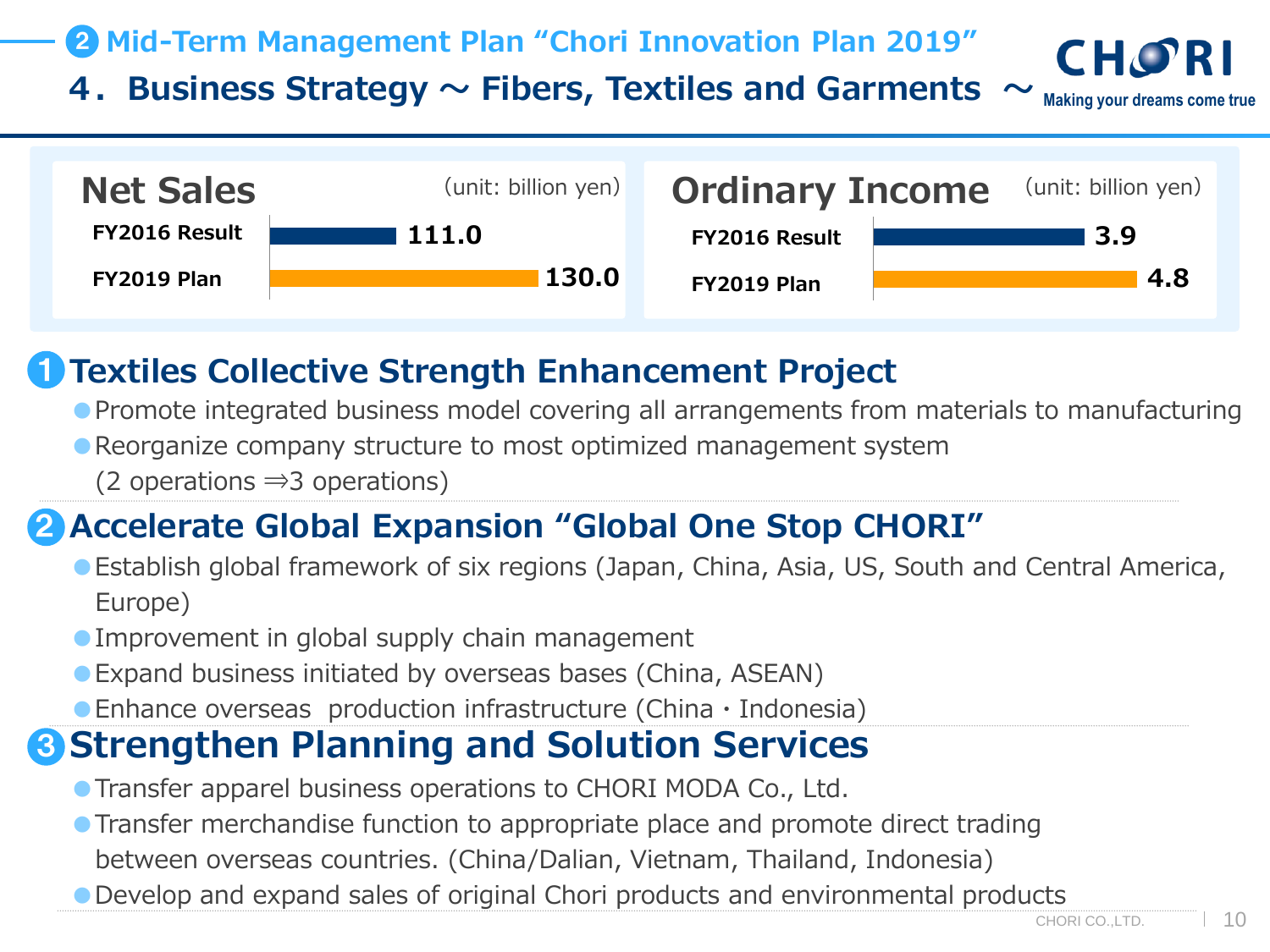### 2 **Mid-Term Management Plan "Chori Innovation Plan 2019"**

**5. Business Strategy ~ Chemicals and Machinery ~**



**Trading Business Model to Business Investing and Converting Business Model** 1

● Promoting business investment  $\Rightarrow$  Secure and strengthen procurement sources (China, Chile, Germany)

● Strengthen and deepen converting function (fine chemicals, condenser materials, processed food)

●Pursue new development (environment related materials, lithium-ion battery materials, pharmaceutical and agrochemical intermediates)

#### **Promote Further Globalization** 2

●Expand overseas business(Focus on ASEAN region, maintain overseas bases)

●Expand China business (Promote collaboration with leading Chinese partners)

### 3 **Enlargement of Group Companies**

● Strengthen alliance with subsidiaries after M&A (Miyako Kagaku Co., Ltd., PTI JAPAN LTD)

●Accelerate business cycle of transportation equipment business enabled by company split-up (Established Chori Machinery Co., Ltd. in April,2017)

**Making your dreams come true**

**CHORI**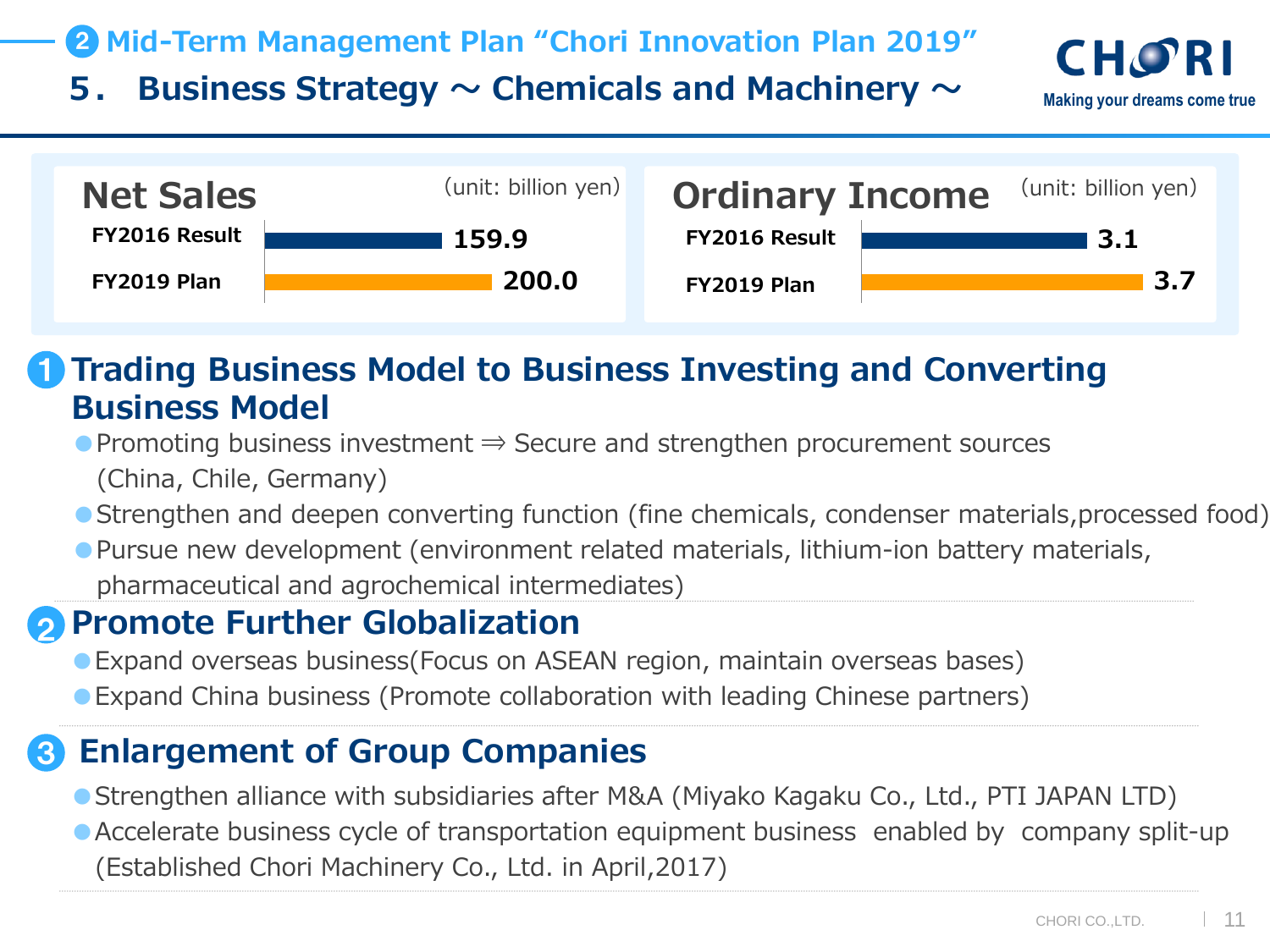## **6.Dividend Policy** 2 **Mid-Term Management Plan "Chori Innovation Plan 2019"**

### **Dividend Policy**

- ●Paying performance-linked dividends corresponding to net income attributable to owners of the parent of the year
- ●Ensuring the flexible return of profits and stability of management and financial affairs
- ●Maintaining sufficient investment funds for business growth

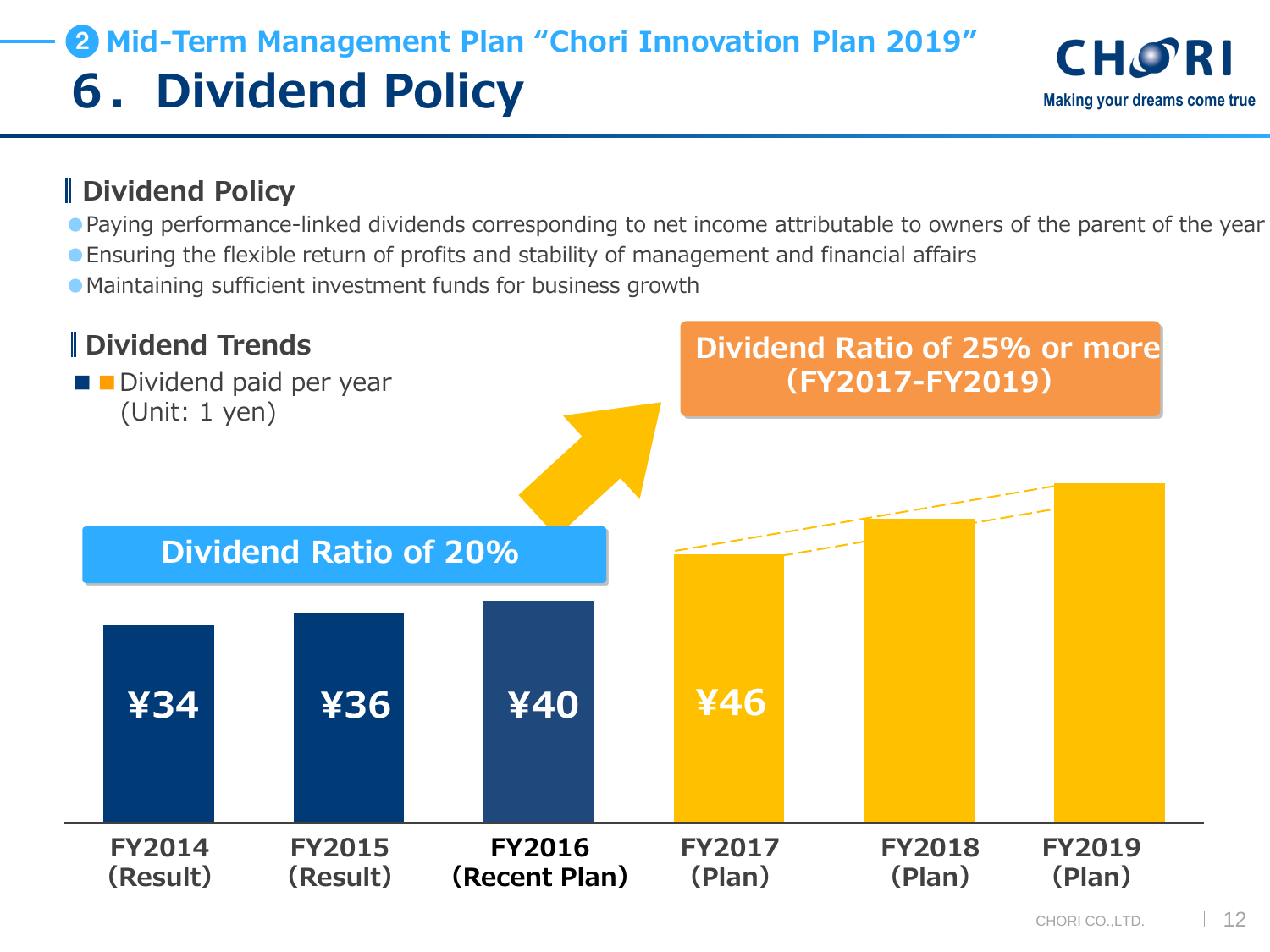# **7.Financial Targets of FY2019**



(Unit: billion yen)

|                                                                  | <b>FY2016</b><br><b>Annual Result</b> | <b>FY 2019</b><br>Plan |
|------------------------------------------------------------------|---------------------------------------|------------------------|
| Net Sales                                                        | 270.9                                 | 330.0                  |
| Ordinary Income                                                  | 7.0                                   | 8.5                    |
| Profit attributable to<br>– H<br>R.<br>$\bigcirc$                | 4.8                                   | 5.5                    |
| R<br>$\bigcap$<br>$\boldsymbol{\mathsf{A}}$<br>(Ordinary Income) | 7.1%                                  | 7.5%                   |
| R<br>$\boldsymbol{\mathsf{A}}$<br>(Net Income)                   | 10%                                   | 10%<br>Or more         |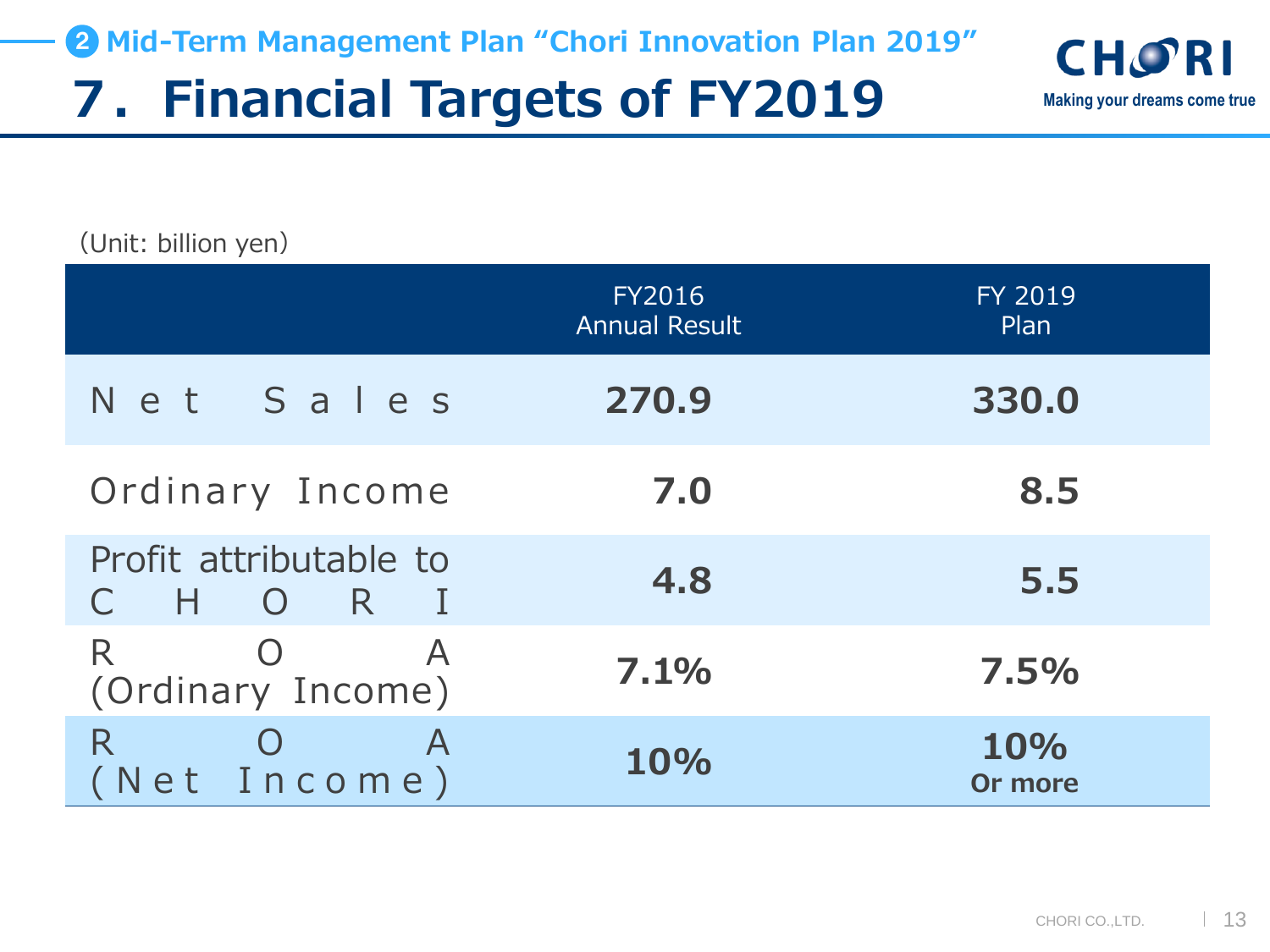# <sup>3</sup> **Reference: Global Networks**